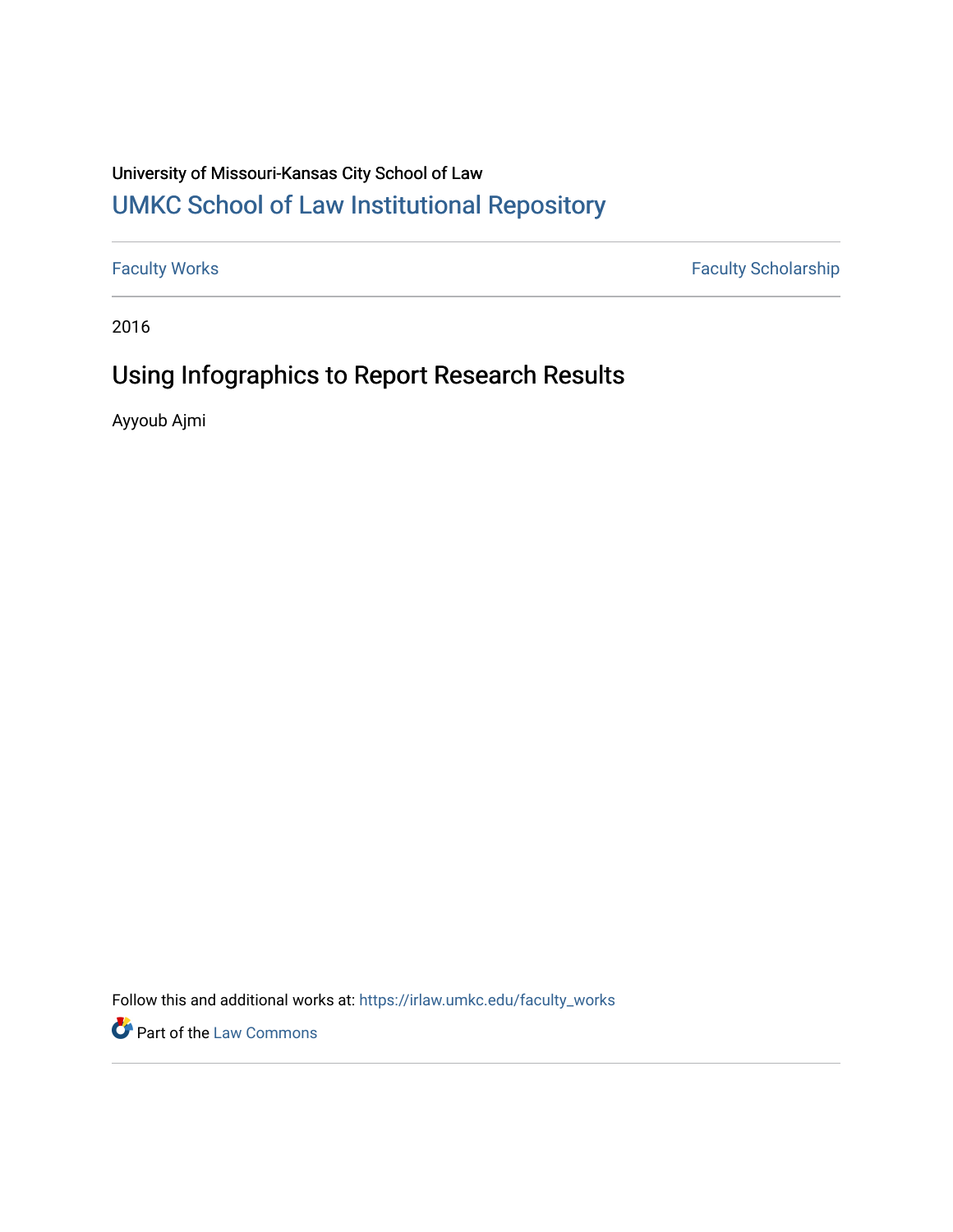# USING **INFOGRAPHICS** T O R E P O R T **RESEARCH RESULTS** LOOK AT WHAT'S HAPPENING WITH IT ROLES AT LAW SCHOOL LIBRARIES

# BY AYYOUB AJMI

**On the following spread, you'll see how we displayed our study in an infographic to quickly report the methodology and results, showing that responsibility for law library IT functions continues to shift from the library to the campus IT department but the library is not being left out.** **E** verything I have to report to you is contained in the accompanying infographic. As with every picture, it's worth at least a thousand words. But for those who would like to see the narrative in a traditional scholarly format, I've included the following 1,500 words as well.

### **Background**

In 2015, our newly designed website was hacked. We at the law library (University of Missouri–Kansas City School of Law; UMKC School of Law) were subject to a URL injection, which interfered with our search engine presence (see *Computers in Libraries*, June 2015). Fortunately, the hack was more of a nuisance than anything else. Nevertheless, it made us aware of our vulnerability, which raised the question of whether we, in the library, were still capable of effectively managing our growing and fast-changing technological infrastructure. One of the reasons we got hacked was the lack of collaboration between our law library and the campus IT team in terms of making sure our servers and the CMS were meeting the campus security standards.

After stopping the security breach, we had time to reflect on the issue from a different perspective. The UMKC School of Law, similar to many other law schools in the U.S., operates as a microcosm of the university. We run our own admission department, alumni relations, career services, library services, and—up until recently—our own IT services. When the need to build a new website for the law school arose, it seemed normal for the library and the communication department to take ownership of the project. However, in the aftermath of the hack, we were not sure if this model would be sustainable.

At the same time, our law school started the process of moving our IT personnel to the main campus as part of a new shared services agreement, a systemwide initiative to limit expenses and eliminate redundant administrative tasks. The change meant that our tech support staffers, who had been reporting to the law library's associate director (who also serves as the law school's IT director), would now report to campus IT. Although they are still located in and assigned to the law school, the overall interaction and relationship with campus IT was subject to a major shake-up.

A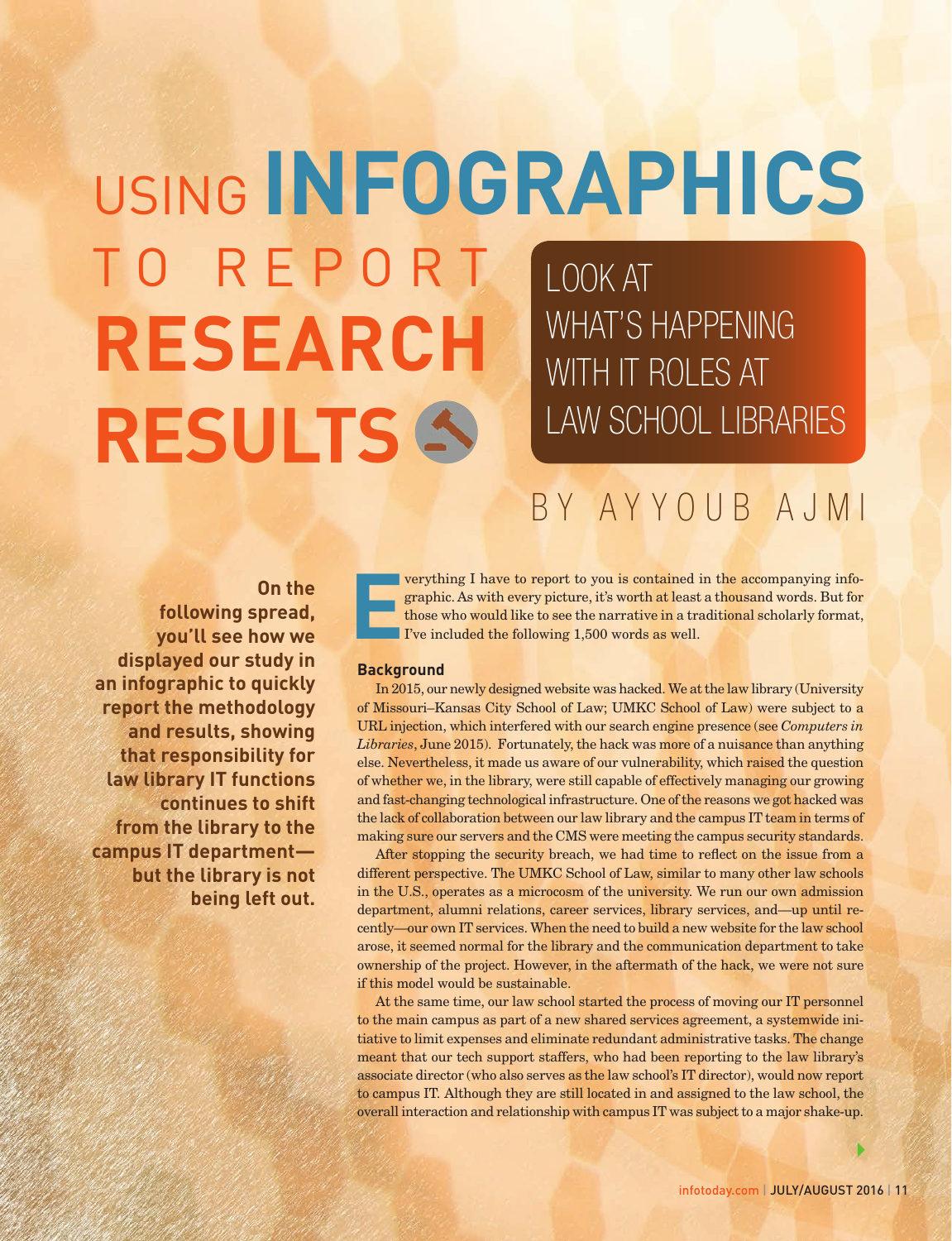

U.S. Law Schools' annual survey about information technology management and shared services.

ADMINISTRATIVE SYSTEMS 2015 | DESKTOP COMPUTING | END-USER TRAINING | ENTERPRISE IN-<br>FRASTRUCTURE PORTALS-EMAIL-REMOTE STORAGE-INTRANET-E-COMMERCE SOLUTIONS | INSTRUCTIONAL TECH-<br>NOLOGY CLASSROOM EQUIPENT - COURSE MANAGEME **MANAGEMENT-WEB SERVER HOSTING/SUPPORT-SOCIAL MEDIA** 

#### **ODDUMAINS AND IT FUNCTIONS**

In 2015, new specializations have been added to the survey to reflect the technological changes. The IT domains and functions are based on Educause Core Data Services.

#### **2 SCHOOLS DISTRIBUTION**

12%

8888

In 2015, 102 law schools from all US Court Circuits participated in the survey. 62 from private schools and 42 from public

23% 2010

> 16% 50%

#### **O IT RESPONSIBILITY TREND**

In 2015, 12% of law libraries and/or law schools have some responsibility in all IT functions compared to 23% in 2010. University or third-party responsibility in all IT functions increased from 16% in 2010 to 50% in 2015.

The IT Staffing and Services Survey was originary<br>created by Ann E. Pucket, former professor and direc-<br>for of the University of Georgia School of Law Alexan-<br>for of the University of Georgia School of Law Alexan-<br>Professo

**SCHOOLS BY US COURT CIRCUIT** 

.,

js.

3

 $\overline{10}$ 

18

-8

US Court Circuit 1 US Court Circuit 2 US Court Circuit 3.

**US Court Circuit 4** 

US Court Circuit 5. US Court Circuit 6

US Court Circuit 7. **US Court Circuit 8.** 

US Court Circuit 9

**US Court Circuit 10** 

US Court Circuit 11

b

 $\sigma$ 

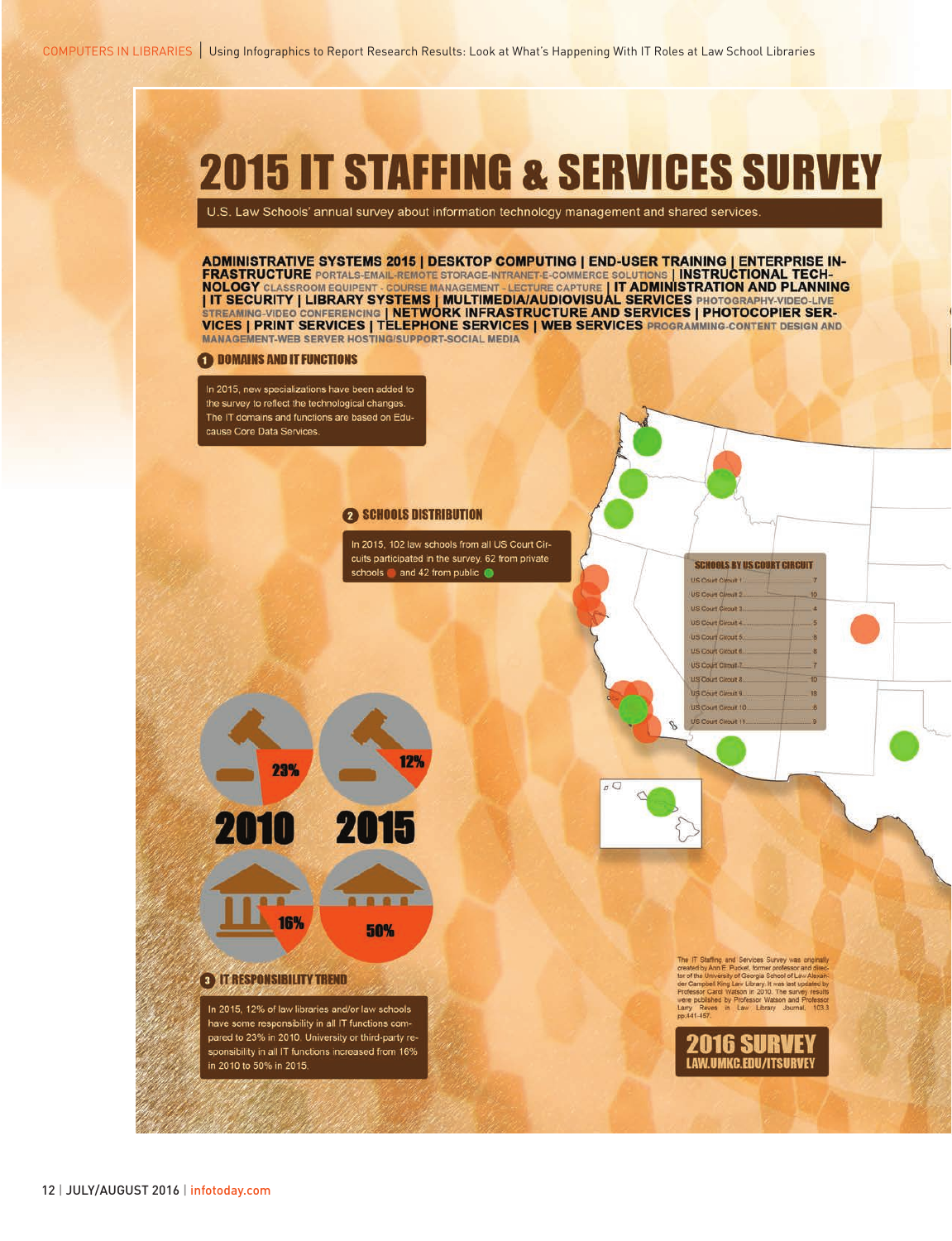

| THE ENTERPRISE INFRASTRUCTURE   70% |  |
|-------------------------------------|--|
| In IT SECURITY   63%                |  |
| ME NETWORK INFRASTRUCTURE   69%     |  |
| TELEPHONE SERVICES   73%            |  |

**ft** ADMIN SYSTEMS | 56

**O DOMAINS OWNERSHIP** 

In 2015, universities are in charge of maintaining the technology platforms and infrastructures while law libraries are responsible for content and service oriented functions.



<u> 血血血血血血血血血</u> <u>mmmmmmmmmm</u> <u>mmmmmmmmmm</u> <del>血血血血血血血血血</del> **mmmmmmmmmm** 血血血血血血血血血 血血血血血血血血血 **血血血血血血血血血** 血血血血血血血血血

## **6 SHARED SERVICES**

In 2015, 48% of law schools are in a shared services agreement with the university IT department. 4% are considering entering an agreement, 12% are open to the possibility of an agreement and 32% are not considering it.



## **O**FTE SUPPORT

In 2015, the average number of FTEs supporting law libraries and law schools dropped from 2.14 in 2010 to 1.5 and 5.49 to 4.65 respectively.

PROGRAMMING  $\le$ /> **CONTENT DESIGN WEB HOSTING SOCIAL MEDIA** 

### WEB SERVICES

In 2015, law libraries and law schools are largely responsible for their web services. Fifty-three percent of respondent are in charge of web and applications programming, 65% are responsible for content design and management, 39% are responsible for web hosting and support, and 75% are in charge of their social media content.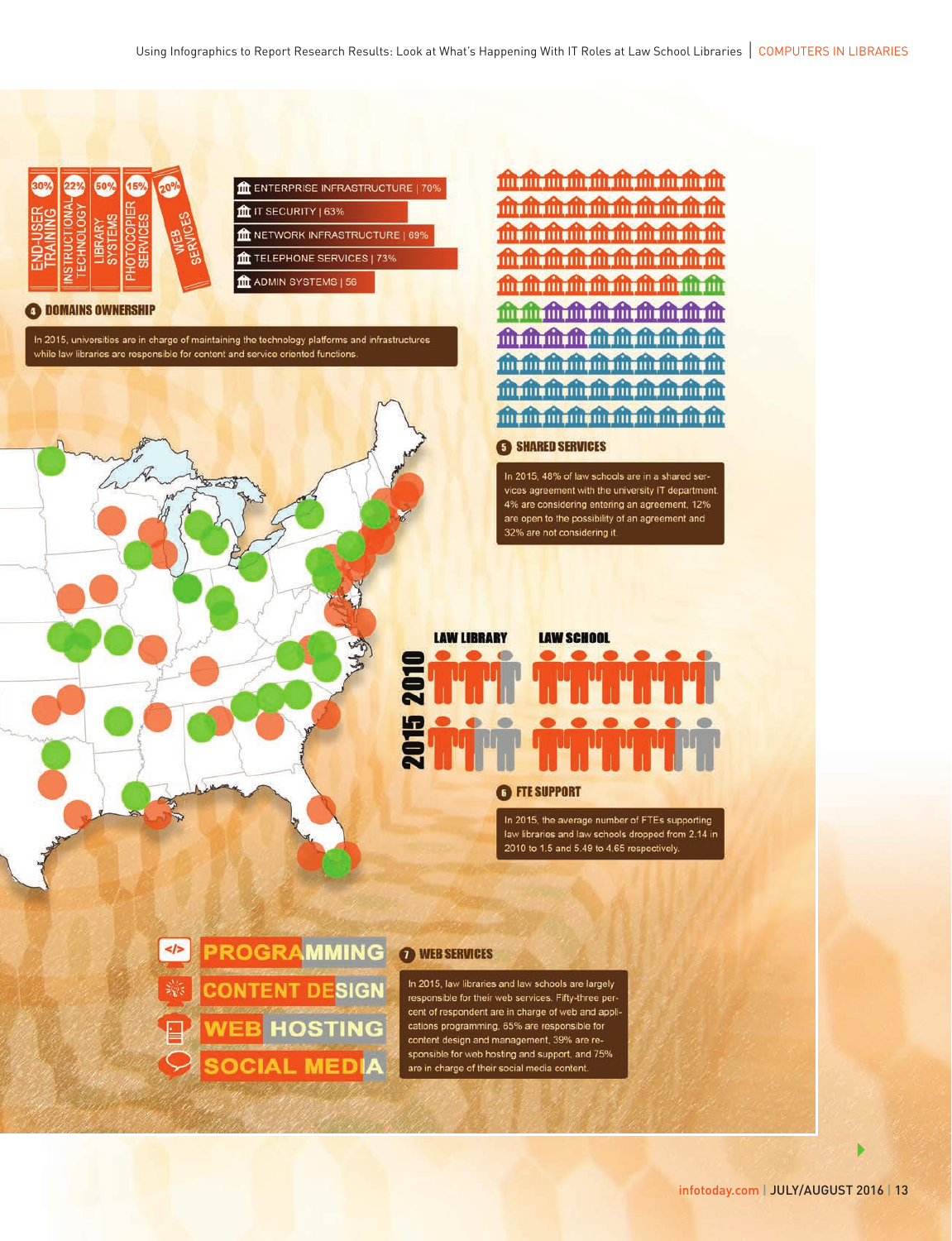#### **Lit Search**

In an attempt to understand and assess the organization of our IT infrastructure, we started looking at how other libraries manage their IT services and the level of their involvement in the overall structure. The search led us to the law school IT staffing and services survey, which was created by E. Ann Puckett, former director of the University of Georgia School of Law's Alexander Campbell King Law Library, from which she gathered data about full-time employees assigned to law libraries and law schools and their responsibilities on administering various IT-related tasks and services. The survey results show the trends in IT administration from the perspective of law libraries over the years.

Carol A. Watson, current director of the Alexander Campbell King Law Library, updated the survey with specific functions and IT domains based on EDUCAUSE's "Core Data Services" (2015). The survey asked participants about the administration of 15 different domains and services. The results were published in the law library's journal in 2011 and showed a growing trend of law schools establishing separate information technology departments within the law school. The authors also pointed to the fact that law librarians have historically been early adopters of technology, but as it became more pervasive among other departments, its management structure was adjusted to answer to the particular needs and strategic mission of each institution (Watson and Reeves, 2011).

These initial findings answered some of our questions regarding the evolving role of librarians in support of highly specialized information systems within law schools. But we were still looking at their relationship with the main campus, THE KEY TO **SUCCESSFUL** IMPLEMENTATION OF TECHNOLOGY INITIATIVES IN LIBRARIES IS A **CROSS-DEPARTMENTAL COLLABORATION** AND **OPEN COMMUNICATION** BETWEEN LIBRARIANS AND IT PROFESSIONALS.

especially in the situation of a service agreement. With the permission of the authors, we decided to administer the

# Restore, Retouch, and Maniplulate Digital Photos **Without Wasting Time or Money**



ISBN 978-1-57387-513-4 200 pages • \$49.50

"A no-nonsense approach covering a breadth of useful topics and applications for librarians, educators, and archivists who have digital retouching projects ahead of them." -Robert Correll, author, Photo Restoration: From Snapshots to Great Shots

Longtime news librarian Ernest Perez showcases the best of easy-to-use, free, and inexpensive software products for retouching, restoring, and manipulating digital photo images. *Digital Photo Magic* is designed for librarians, educators, curators, and archivists who want to enhance photographic images without the steep costs and learning curves associated with high-end graphic software packages such as Adobe Photoshop.

Whether for use online or in print-based collections, exhibits, and archives, you'll learn to easily bring up images to acceptable quality without wasting time or money. Perez provides step-by-step guidance for a range of programs he has personally vetted, highlighting their best features and offering tips and shortcuts you can put to immediate use. A primer on graphic image formats, a guide to image scanning tools and techniques, and an extensive listing of specialized websites, By Ernest Perez blogs, user forums, and other author-recommended resources are also included.

 Look for *Digital Photo Magic* wherever books and ebooks are sold, or order direct from the publisher: infotoday.com.